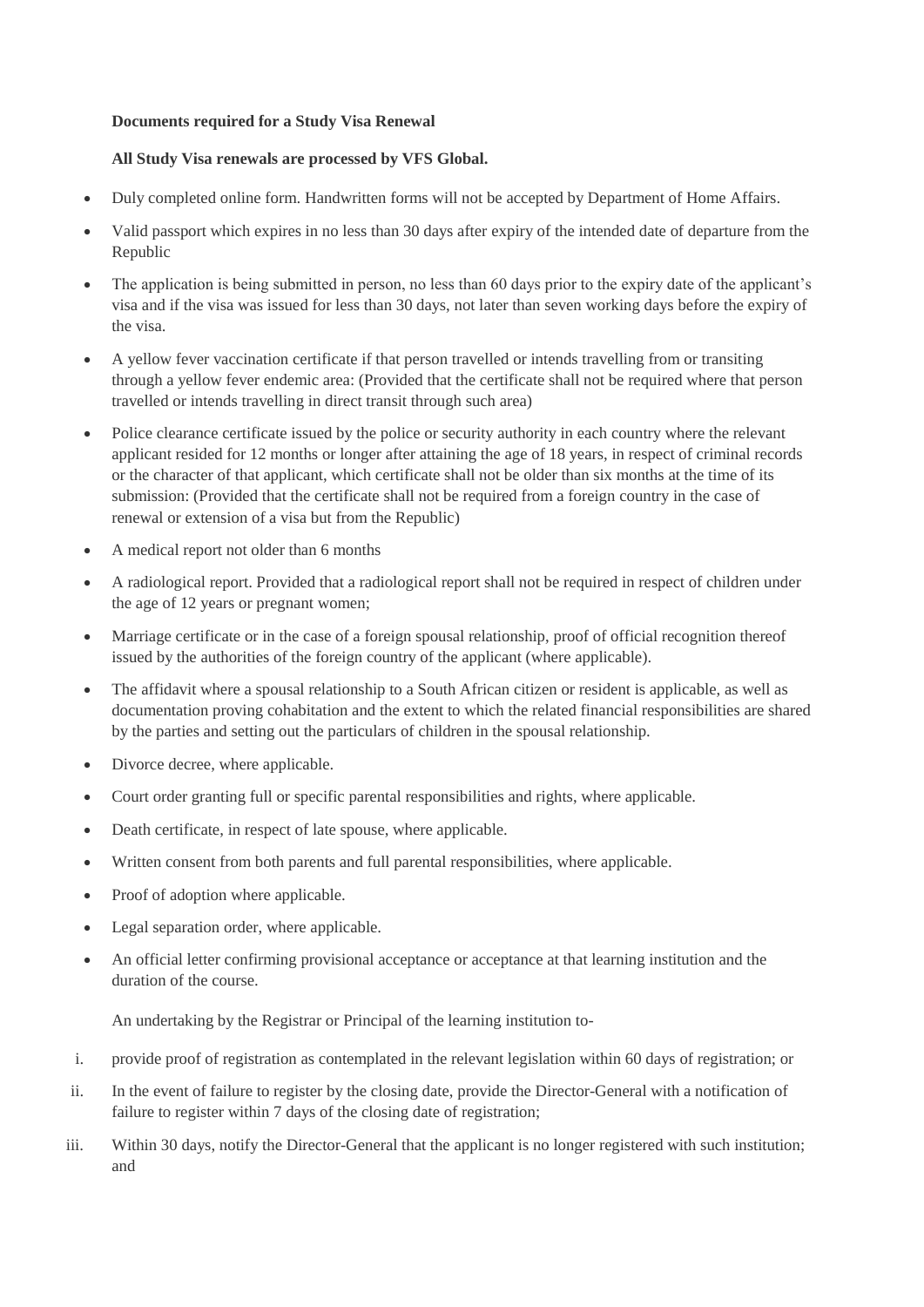- iv. Within 30 days, notify the Director-General when the applicant has completed his or her studies or requires to extend such period of study
	- Proof of payment of the applicable fee
	- An official letter from the Registrar or Principal of the learning institution confirming that the
	- Applicant is required to extend his or her period of study and the duration of such study.
	- an undertaking by the parents or legal guardian that the learner will have medical cover for the full duration of the period of study
	- **In the case of a minor (i.e. a person under 18):**
	- a. proof of physical address -and contact number of the adult person residing in the Republic, who is acting or has accepted to act as such learner's guardian, including a confirmatory letter from that guardian; and
	- b. proof of consent for the intended stay from both parents or, where applicable, from the parent or legal guardian, who has been issued with a court order granting full or specific parental responsibilities and rights or legal guardianship of the learner.

## **In the case of a foreign state accepting responsibility for the applicant in terms of a bilateral agreement:**

a. a written undertaking from such foreign state to pay for the departure of the applicant.

Proof of medical cover with a medical scheme registered in terms of the Medical Schemes Act, 1998 (Act No 131 of 1998).

Proof of sufficient financial means.

Proof of payment of the applicable fee

## APPLICATION FEES

| <b>Category</b>                   | <b>DHA Application Fee</b> | <b>VFS Service Fee</b> |
|-----------------------------------|----------------------------|------------------------|
| <b>Study Visa</b>                 | 425                        | 1350                   |
| Premium Lounge (Optional Service) |                            | 500                    |

All fees are inclusive of VAT and to be paid in South African Rand. Above listed fees are non-refundable once the application is received by VFS Global and Department of Home Affairs.

Applicants can pay the Department of Home Affairs and VFS Global service fee through Electronic Funds Transfer, Credit or Debit card at the centre or Prepayment at Standard Bank branches.

**Account Name:** - VFS Global visa processing SA (PTY) Ltd **Bank Name:** - The Standard Bank of South Africa Limited **Branch:** - Hatfield **Branch Code:** - 011545 **Account Number:** - 002012731